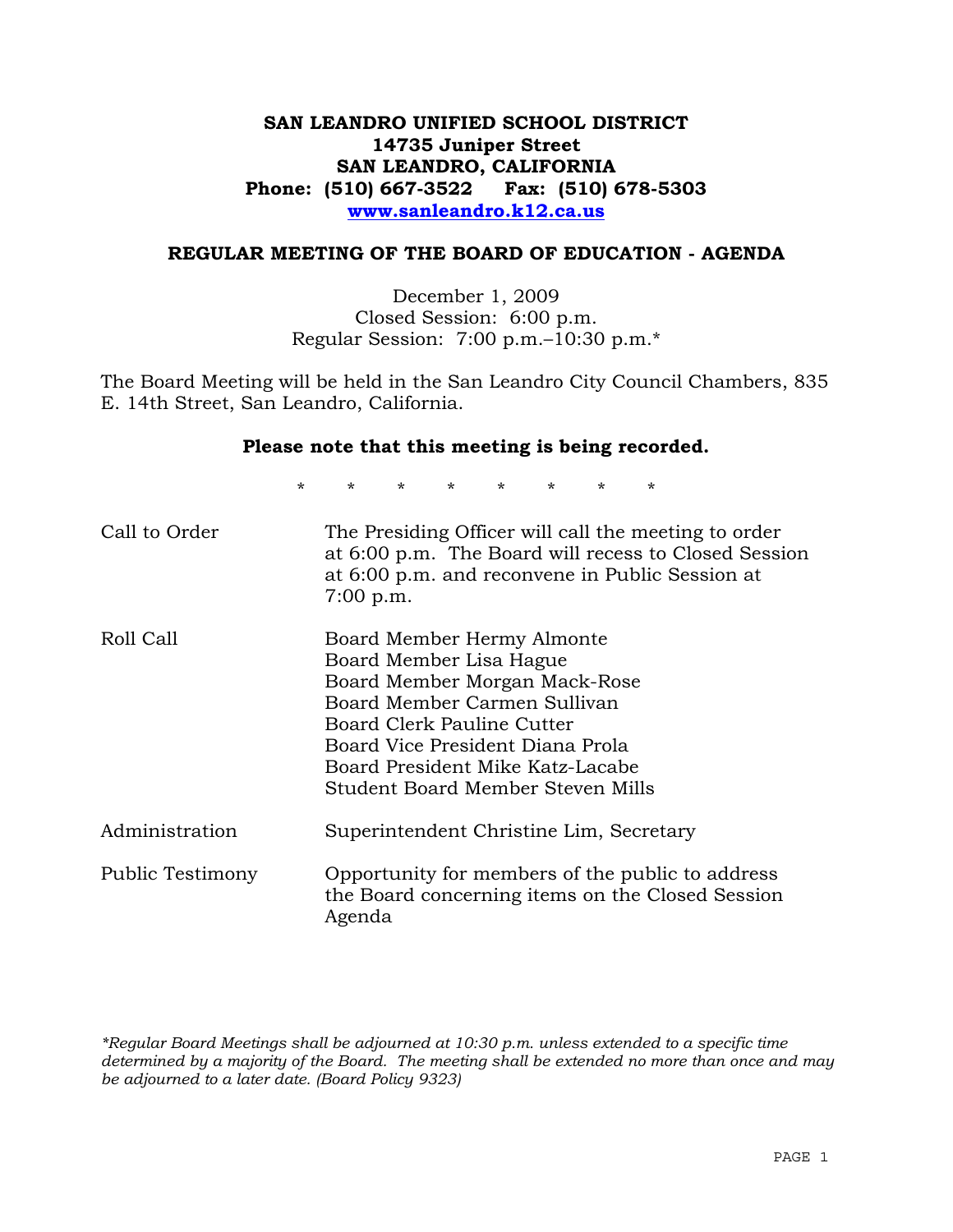Prior to the Public Session, the Board will meet in Closed Session pursuant to Government Code Sections 54957, 54957.6, 54956.9(b), 54956.8, and 54956.9

- a) Public Employee Discipline/Dismissal/Release/Hiring
- b) Conference with Labor Negotiator
- c) Conference with Legal Counsel Anticipated Litigation Significant exposure to litigation)
- d) Conference with Real Property Negotiator Property(ies)
- e) Conference with Legal Counsel Existing Litigation [case]

| Report Closed<br>Session Action | Motion __________ Second __________ Vote ________ |                                                                                                                                                                                                                                                                                                                                                                                                                                                                                                                                    |
|---------------------------------|---------------------------------------------------|------------------------------------------------------------------------------------------------------------------------------------------------------------------------------------------------------------------------------------------------------------------------------------------------------------------------------------------------------------------------------------------------------------------------------------------------------------------------------------------------------------------------------------|
| Pledge of Allegiance            |                                                   |                                                                                                                                                                                                                                                                                                                                                                                                                                                                                                                                    |
| Approve Agenda                  | 2009                                              | Approve the Regular Meeting Agenda of December 1,                                                                                                                                                                                                                                                                                                                                                                                                                                                                                  |
|                                 | Motion __________ Second __________ Vote ________ |                                                                                                                                                                                                                                                                                                                                                                                                                                                                                                                                    |
| Legal Statement                 |                                                   | Members of the audience who wish to address the<br>Board are asked to complete the yellow card available at<br>the entrance and submit it to the Board's Administrative<br>Assistant. Speakers who have completed the card will be<br>called when the item is reached on the agenda or, for<br>non-agenda items, during the Public Testimony. Cards<br>are to be turned in before the item is reached on the<br>agenda. Please note that this meeting is being recorded.<br>State law prohibits the Board of Education from taking |
|                                 | 54954.2(a)                                        | any action on or discussing items that are not on the<br>posted agenda except to A) briefly respond to statements<br>made or questions posed by the public in attendance; B)<br>ask questions for clarification; C) provide a reference to a<br>staff member or other resource for factual information in<br>response to the inquiry; or D) ask a staff member to<br>report back on the matter at the next meeting and/or put<br>it on a future agenda. (Government Code Section                                                   |

#### **PRESENTATIONS**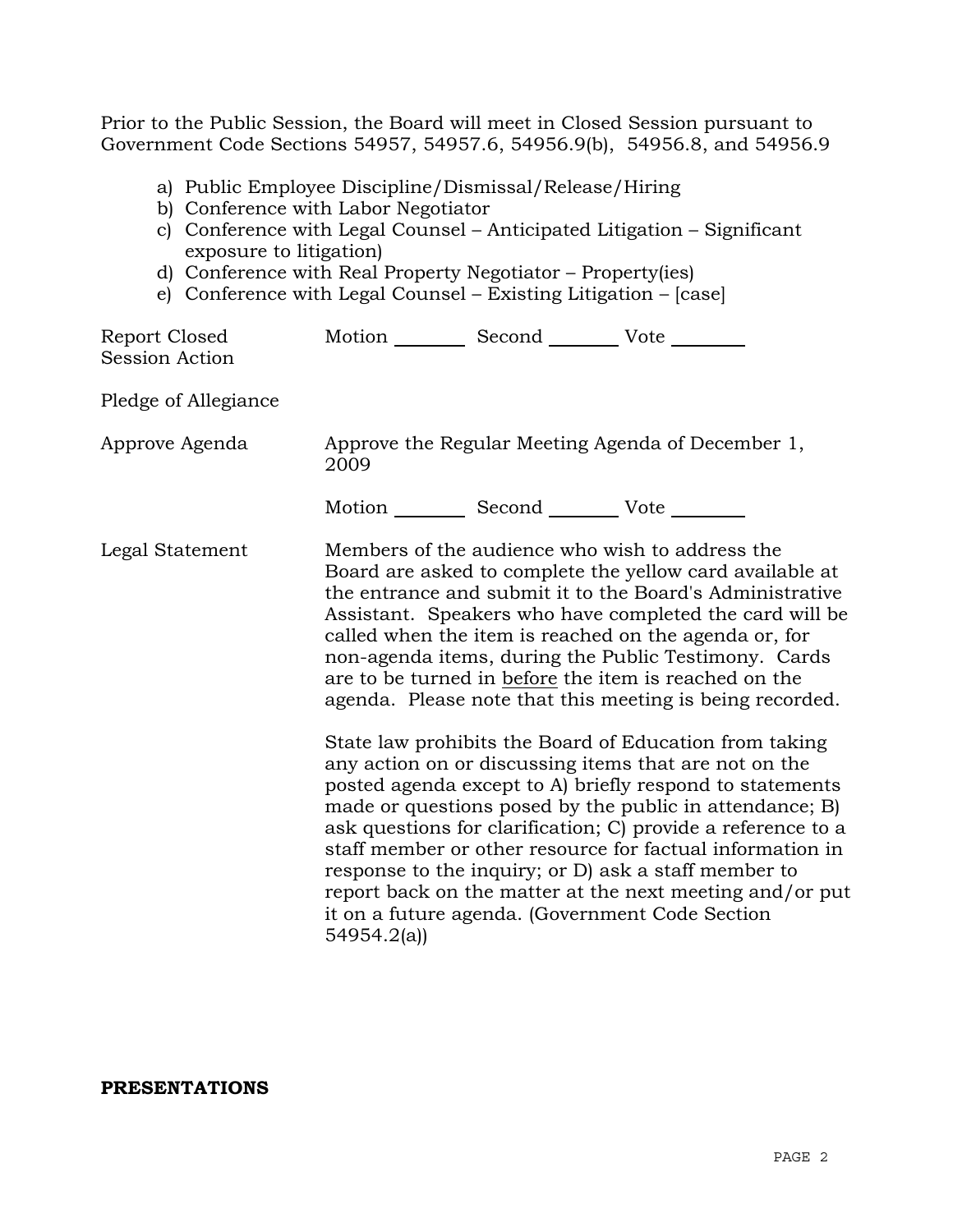| $7:00-7:15$ p.m. | * The Roosevelt Choir, under the direction of music |
|------------------|-----------------------------------------------------|
|                  | teacher Susan Dent, will perform several short      |
|                  | songs: "Haba na Haba," and "Each of Us Has a        |
|                  | Light."                                             |

**7:15-7:30 p.m.** \* On October 6, 2009, the Board approved the *initial*  financing documents for the issuance of its \$25 million allocation of Qualified School Construction Bonds (QSCBs). Since that date, the District's financial advisor, Dale Scott & Company, and its legal counsel, Jones Hall, have been working to develop a final structure that will allow the District to achieve its twin goals of providing additional project funding and reducing the overall borrowing costs to the taxpayers. At the same time, they have had to work to address the concerns of Standard & Poor's (the rating agency), react to ongoing changes made by the Department of the Treasury in the QSCB regulations, and develop a financing that will be accepted in the marketplace.

> Dale Scott and Bill Madison (attorney with Jones Hall) will present a comparison of the initial to the revised structure along with a review of how the currently revised structure meets the District's original goals. Finally, they will explain the current state of the QSCB market, potential timing delays, and contingency plans that are being put into place in order to react to these possible delays.

## **CONFERENCE ITEMS**

These items are submitted for advance planning and to assist the Board in establishing future agenda items. The Board may, however, take action on the following:

General Services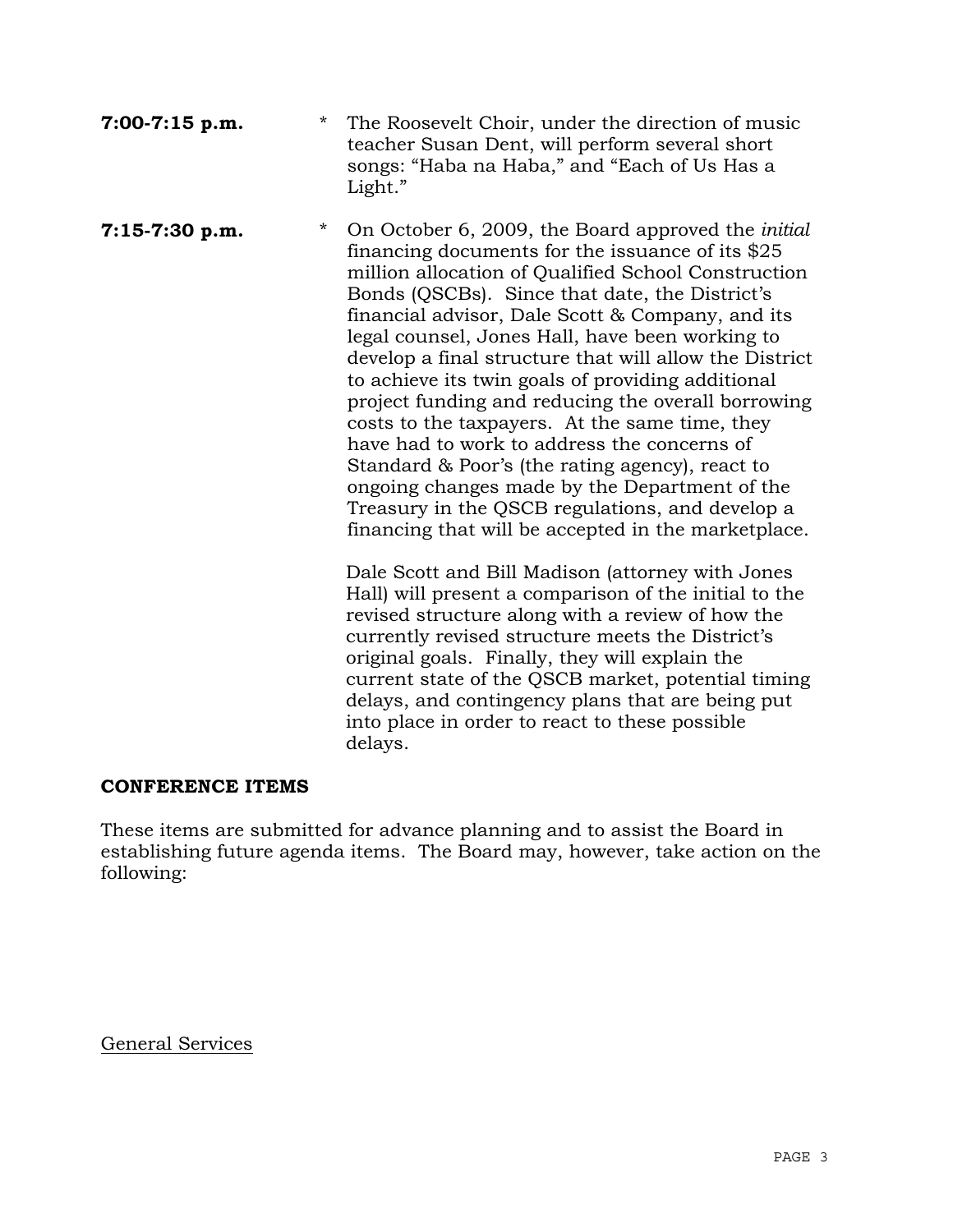## **NOTE: The Board will discuss and consider adopting either 1.1-CF or 1.2- CF, not both.**

| $1.1-CF$               | <b>Staff Recommendation:</b> |                                              |                                                    |
|------------------------|------------------------------|----------------------------------------------|----------------------------------------------------|
| Resolution #09-59      |                              | The Board will discuss and consider adopting |                                                    |
| Providing for the      |                              |                                              | Resolution #09-59 Providing for the Issuance and   |
| Issuance and Sale of   |                              |                                              | Sale of General Obligation Bonds Election of 2006, |
| General Obligation     |                              |                                              | Series C, In the Aggregate Principal Amount of Not |
| Bonds Election of      |                              | to Exceed $$30,000,000$ (Tax-Exempt)         |                                                    |
| 2006, Series C, In the |                              |                                              |                                                    |
| Aggregate Principal    |                              |                                              |                                                    |
| Amount of Not to       |                              |                                              |                                                    |
| Exceed \$30,000,000    |                              |                                              |                                                    |
| $(Tax-Exempt)$         | Motion                       | Second                                       | Vote                                               |
|                        |                              |                                              |                                                    |

# **OR**

1.2-CF Resolution #09-60 Approving the Preliminary Official Statement and Related Legal Documents Relating to the Issuance and Sale of General Obligation Bonds, Election of 2006, Series C, in the Aggregate Principal Amount of Not to Exceed \$25,000,000

## Staff Recommendation:

The Board will discuss and consider adopting Resolution #09-60 Approving the Preliminary Official Statement and Related Legal Documents Relating to the Issuance and Sale of General Obligation Bonds, Election of 2006, Series C, in the Aggregate Principal Amount of Not to Exceed \$25,000,000.

Motion Second Vote

# **PRESENTATIONS**

**7:30-7:45 p.m.** \* As a partner in education, Regional Occupational Program (ROP) offers rigorous and relevant career technical education to students in the San Leandro Unified School District. In the 2008-2009 school year San Leandro high school students were enrolled in ROP programs—both on the high school campuses as well as at the ROP Center. The ROP's focus of college and career has given many San Leandro Unified high school students their start each year in exciting and rewarding careers through secondary Career-Technical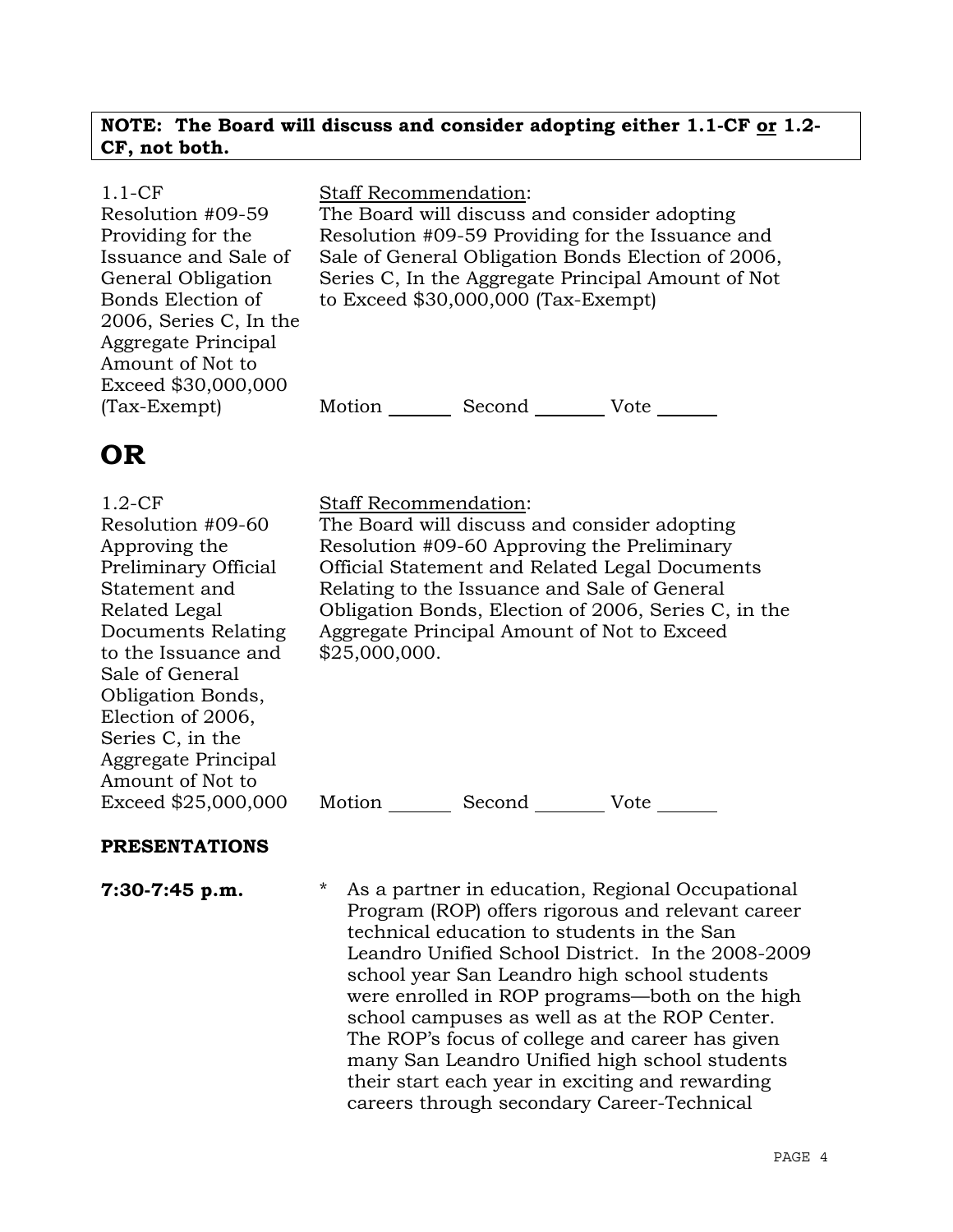Education (CTE) courses. Dr. Irene Fujii will be present to review the 2008-2009 data with the board. ROP students will also be present to share their personal stories. **7:40-8:00 p.m.** \* In July 2009, San Leandro Unified School District (District) entered into an agreement with the City of San Leandro (City) to provide *free* solid waste, recyclables and green waste collection at most of the school sites. The City is able to provide this service through a franchised agreement with the Alameda County Industries (ACI). ACI services most school sites with the exception of the San Leandro High School, Jefferson Elementary School and Adult School Office. As part of the agreement to receive the free service, the District agreed to implement recycling collection in classrooms, meeting rooms and offices at all facilities serviced by ACI. Additionally, the District shall establish a lunchtime waste reduction and recycling program including the elimination of Styrofoam food service trays, and set up food and food-soiled paper

recycling in food service areas. In addition, Food Service will address their efforts in providing "healthy choices" to the meal plan.

The presentation will be into two major parts:

- A) Food Service Department's plan on "healthy choices" to the meal plan, lunchtime waste reduction and recycling program
- B) Custodial and Operations Department's plan on implementing the waste recycling program and coordinating the recycling collection at all school sites with ACI and the City of San Leandro.

# **8:00-8:10 p.m. PUBLIC TESTIMONY ON NON-AGENDA ITEMS**

Members of the audience, who wish to address the Board, please complete the yellow card available at the entrance and submit it to the Board's Administrative Assistant. Cards are to be turned in before the item is reached on the agenda.

# **8:10-8:15 p.m. PUBLIC HEARING**

Public Hearing Comments are limited to 3 minutes per speaker, subject to adjustment by the Board President. Members of the audience who wish to address the Board regarding the Public Hearing are asked to complete the yellow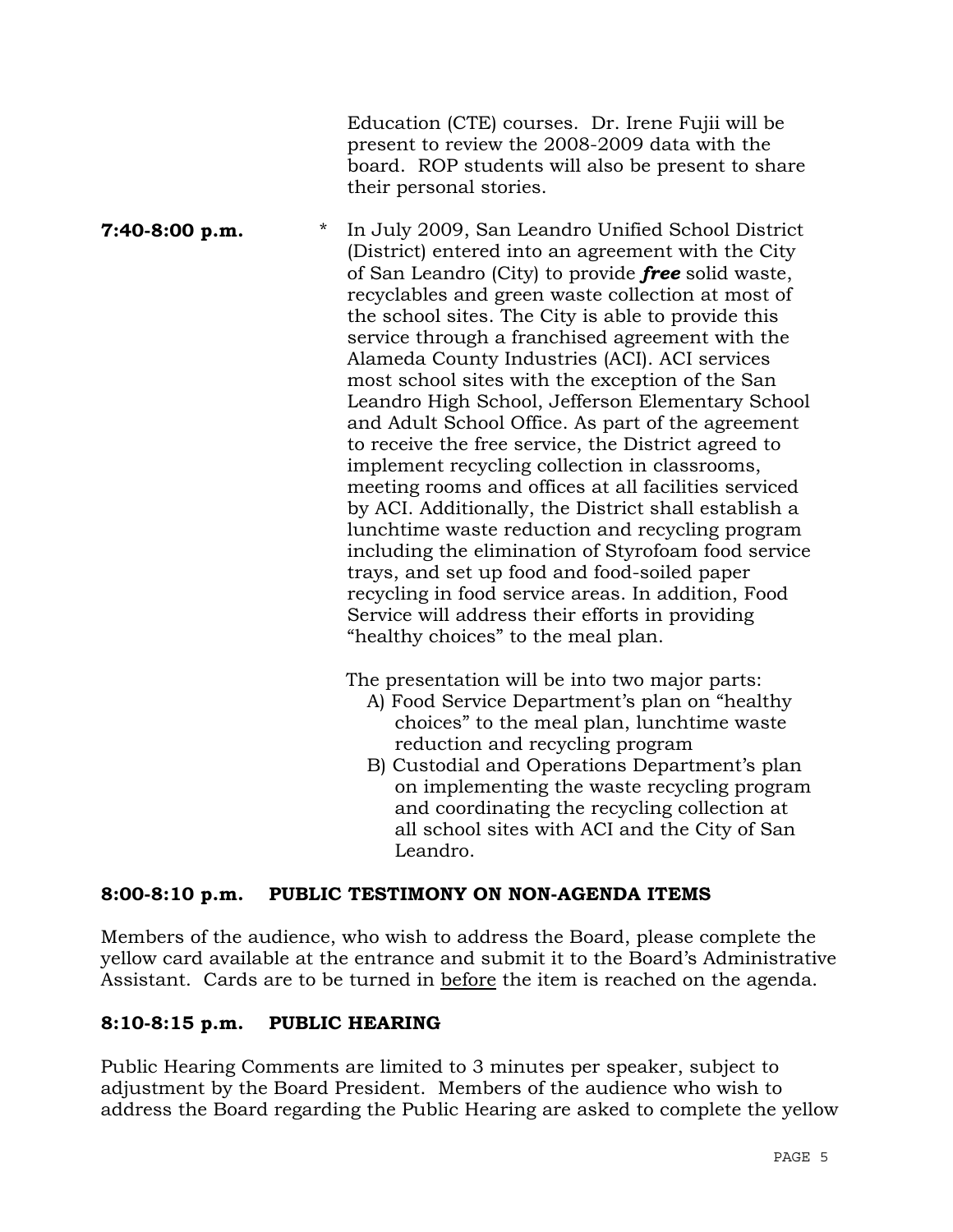card available at the entrance and submit it to the Board's Administrative Assistant.

A public hearing will be conducted regarding the Flexibility Transfers of Tier III Programs – Phase V.

The Budget trailer bill (SBX3 4) gives local school agencies the authority to use the funds received from the state for Tier III programs for "any educational purpose, to the extent permitted by federal law". The flexibility to transfer funds from the Tier III programs is authorized for five years until 2012-13. San Leandro Unified School District is authorized to transfer funds from categorical programs of \$270,271 to the Unrestricted General Fund for any educational purposes.

| Arts and Music Block Grant -           | \$154,641        |
|----------------------------------------|------------------|
| Gifted and Talented Education -        | 643              |
| California Peer Assistant & Review -   | 14.932           |
| Certificated Staff Mentoring Program - | 55               |
| Deferred Maintenance -                 | 100,000          |
|                                        | Total: \$270,271 |

By conducting a public hearing on a regularly scheduled Board meeting, the District will have met the requirement under Budget Trailer Bill SBX 3 4.

The Board will hold the office public hearing on the Flexibility Transfers of Tier III Programs – Phase V.

a. Board President opens the public hearing

Motion Second Vote

- b. Public Testimony
- c. Board President closes the public hearing

Motion Second Vote

## **8:15-8:25 p.m. CONFERENCE ITEM**

These items are presented for action at this time. Some may have been reviewed at a previous meeting.

#### Business Operations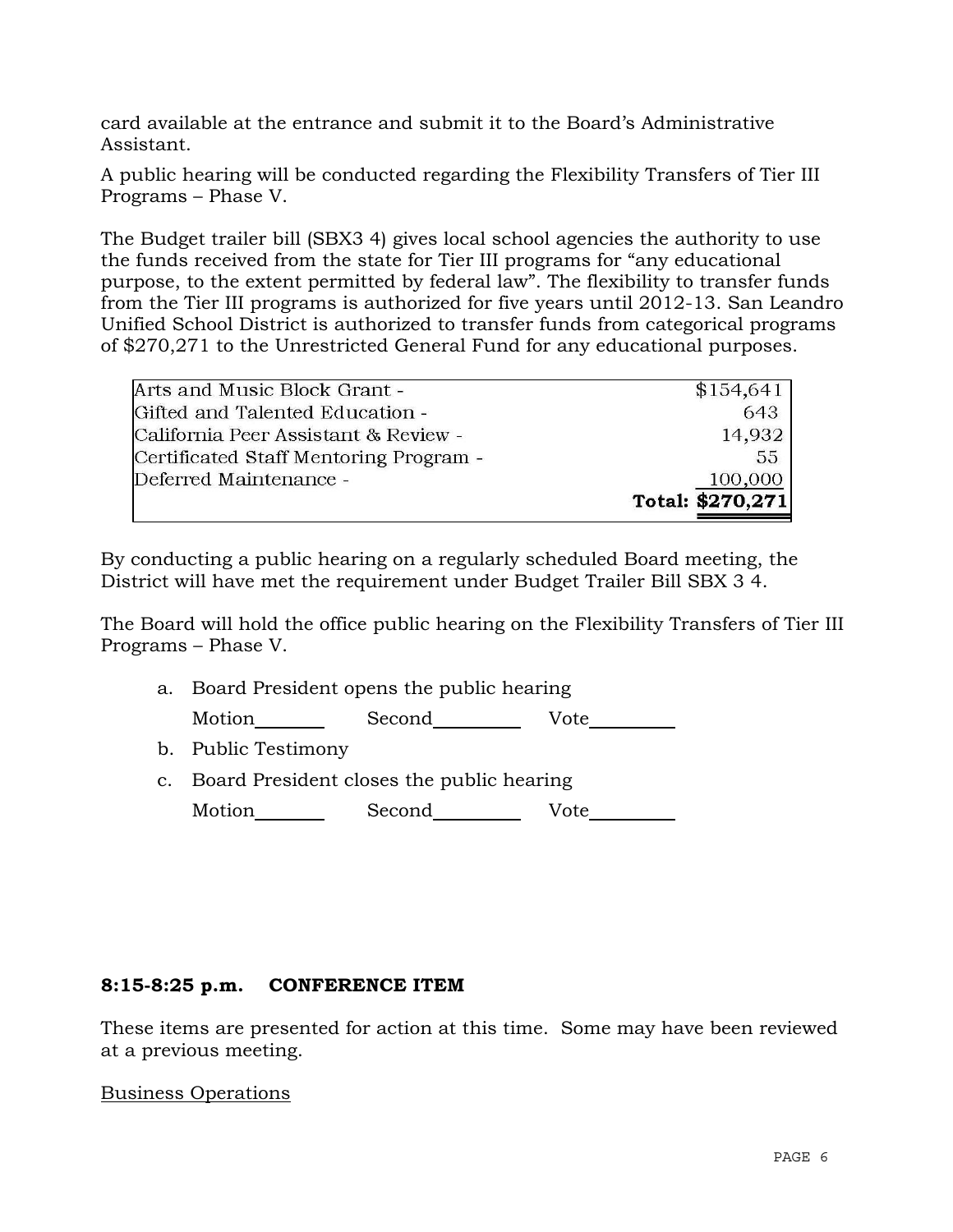| $4.1-CF$<br>Flexibility Transfers of<br>Tier III Program –<br>Phase V | Staff Recommendation:<br>Approve the transfer of \$270,271 of the Phase V<br>flexibility transfers of Tier III programs to the<br>Unrestricted General Fund:                                                                                                                            |  |  |
|-----------------------------------------------------------------------|-----------------------------------------------------------------------------------------------------------------------------------------------------------------------------------------------------------------------------------------------------------------------------------------|--|--|
|                                                                       | Arts and Music Block Grant<br>\$154,641<br>Gifted and Talented Education<br>643<br>14,932<br>California Peer Assistant & Review<br>Certificated Staff Mentoring<br>55<br>Deferred Maintenance<br>100,000<br><b>TOTAL</b><br>\$270,271                                                   |  |  |
|                                                                       | Motion Second Vote                                                                                                                                                                                                                                                                      |  |  |
| $8:25-9:00 p.m.$                                                      | <b>REPORTS</b><br>Correspondence<br>Student Board Member Report<br>Union Representative Reports<br>Superintendent's Report<br><b>Board Committee Reports</b><br>Facilities/Technology<br>Finance<br>$\bullet$<br>Board Representatives' Reports<br>• Alameda County School Boards Assn. |  |  |

**9:00-9:05 p.m. CONSENT ITEMS** 

These items are considered routine and may be enacted by a single motion. At the request of any member of the Board, any item on the consent agenda shall be removed and given individual consideration for action as a regular agenda item.

Human Resources

| 2.1-C                             |        | <b>Staff Recommendation:</b>          |      |  |
|-----------------------------------|--------|---------------------------------------|------|--|
| Acceptance of<br>Personnel Report |        | Accept Personnel Report as submitted. |      |  |
|                                   | Motion | Second                                | Vote |  |
|                                   |        |                                       |      |  |

#### Educational Services

3.1-C Out-of-Country Field Trip for Bancroft Students to Playa Careyeros, Bahia de

Staff Recommendation: Approve the Out-of-Country Field Trip for Bancroft Students to Playa Careyeros, Bahia de Banderas, and Nayarit Mexico for the Period February 15-24, 2010.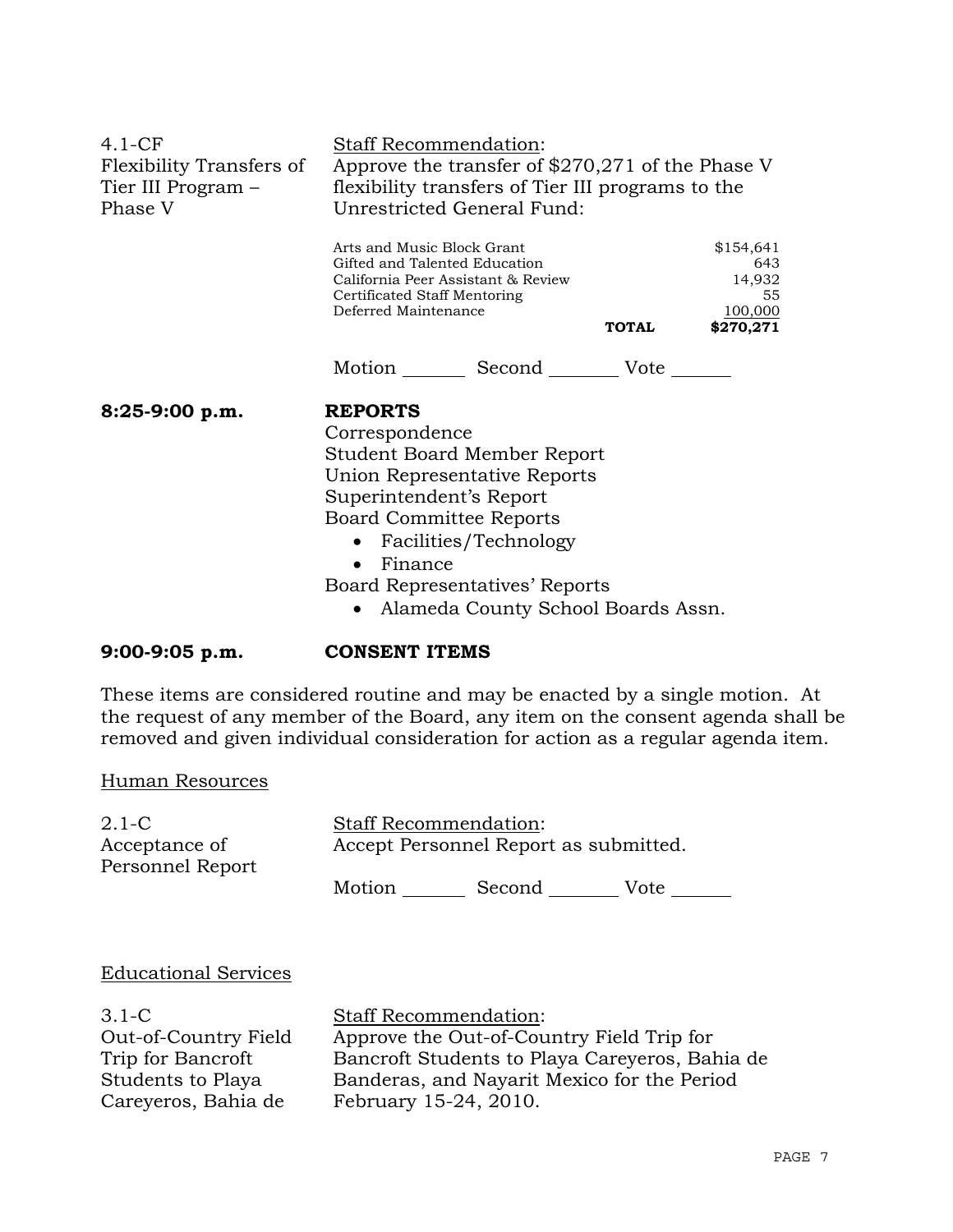| <b>Business Operations</b><br>$4.1 - C$<br>Staff Recommendation:<br>Adopt Resolution #09-58 to declare certain<br>Resolution #09-58 to<br>Declare Certain<br>equipment surplus and/or obsolete due to the age<br>and condition of the designated equipment.<br>Equipment Surplus<br>and/or Obsolete<br>Motion _________ Second __________ Vote _______<br>Facilities and Construction<br>$5.1 - C$<br><b>Staff Recommendation:</b><br>Approve the Notice of Completion for the McKinley<br>Notice of Completion<br>for the McKinley<br>Elementary School C-13 Restroom Renovation.<br>Elementary School C-<br>13 Restroom<br>Motion _________ Second __________ Vote _______<br>Renovation<br>$5.2-C$<br>Staff Recommendation:<br>Approve Amendment #1 for $$34,100$ , a $5.2\%$<br>Amendment #1 to the |  |
|---------------------------------------------------------------------------------------------------------------------------------------------------------------------------------------------------------------------------------------------------------------------------------------------------------------------------------------------------------------------------------------------------------------------------------------------------------------------------------------------------------------------------------------------------------------------------------------------------------------------------------------------------------------------------------------------------------------------------------------------------------------------------------------------------------|--|
|                                                                                                                                                                                                                                                                                                                                                                                                                                                                                                                                                                                                                                                                                                                                                                                                         |  |
|                                                                                                                                                                                                                                                                                                                                                                                                                                                                                                                                                                                                                                                                                                                                                                                                         |  |
|                                                                                                                                                                                                                                                                                                                                                                                                                                                                                                                                                                                                                                                                                                                                                                                                         |  |
|                                                                                                                                                                                                                                                                                                                                                                                                                                                                                                                                                                                                                                                                                                                                                                                                         |  |
| Jeffery E. Wong<br>increase, to the Jeffery E. Wong Architects<br><b>Architectural Services</b><br>contract to add structural engineering for the<br>Contract for the John<br>John Muir Middle School renovation and upgrade<br>Muir Middle School<br>project.<br>Renovation and                                                                                                                                                                                                                                                                                                                                                                                                                                                                                                                        |  |
| Motion _________ Second __________ Vote _______<br>Upgrade Project                                                                                                                                                                                                                                                                                                                                                                                                                                                                                                                                                                                                                                                                                                                                      |  |

## **9:05-9:30 p.m. CONFERENCE ITEM**

## General Services

1.3-CF Receive Nominations and Select Semi-Finalists for the Name

## Staff Recommendation:

The Board will discuss and receive nominations and select semi-finalists for the name of the 9th Grade Campus.